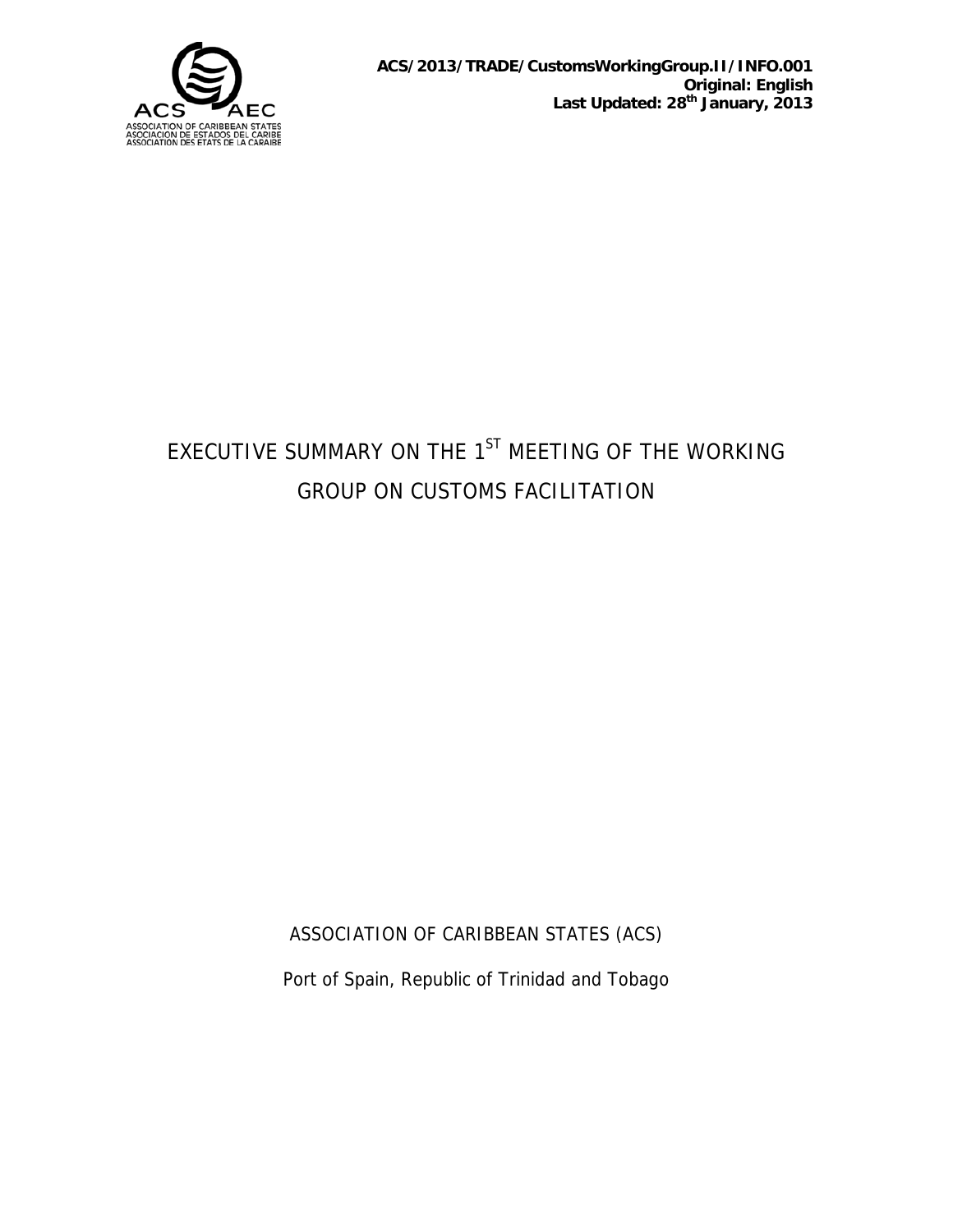# Working Group on Customs Facilitation Executive Summary

# **Opening Ceremony**

The 1<sup>st</sup> Meeting of the Working Group on Customs Facilitation was convened on 23<sup>rd</sup> January, 2013. It was opened by the Republic of Haiti, in its capacity as Chair of the Special Committee on Trade, represented by Mr. Eugene Reynald.

An introductory speech was presented by the Secretary General Ambassador Alfonso Munera, where he indicated the ACS' commitment to trade facilitation and overcoming obstacles which impede these efforts. He also noted the linkages between trade, sustainable tourism and transportation.

## **1. Report on Analysis of Country Questionnaires**

The Director of Trade Ariadna Perez presented the findings and analysis from the responses given to the country questionnaires (Attached document ACS/2013/TRADECustomsWorkingGroup.I/WP.003).The presentation helped to identify the current state of customs procedures within the Greater Caribbean Region. It was found that improving trade facilitation through modernization of processing systems, harmonization and simplification were viewed as most important, coupled with governmental initiatives to strengthen these efforts as per the World Customs Organization standards. Digitization was highlighted as an area of priority for all Member States, most with plans in the near future to further improve performance by incorporating an Electronic Single Window and updated technology.

Based on the findings and analysis, special attention should be paid to: the need for up-to-date information technology and enhanced physical infrastructure and better organization throughout the customs departments.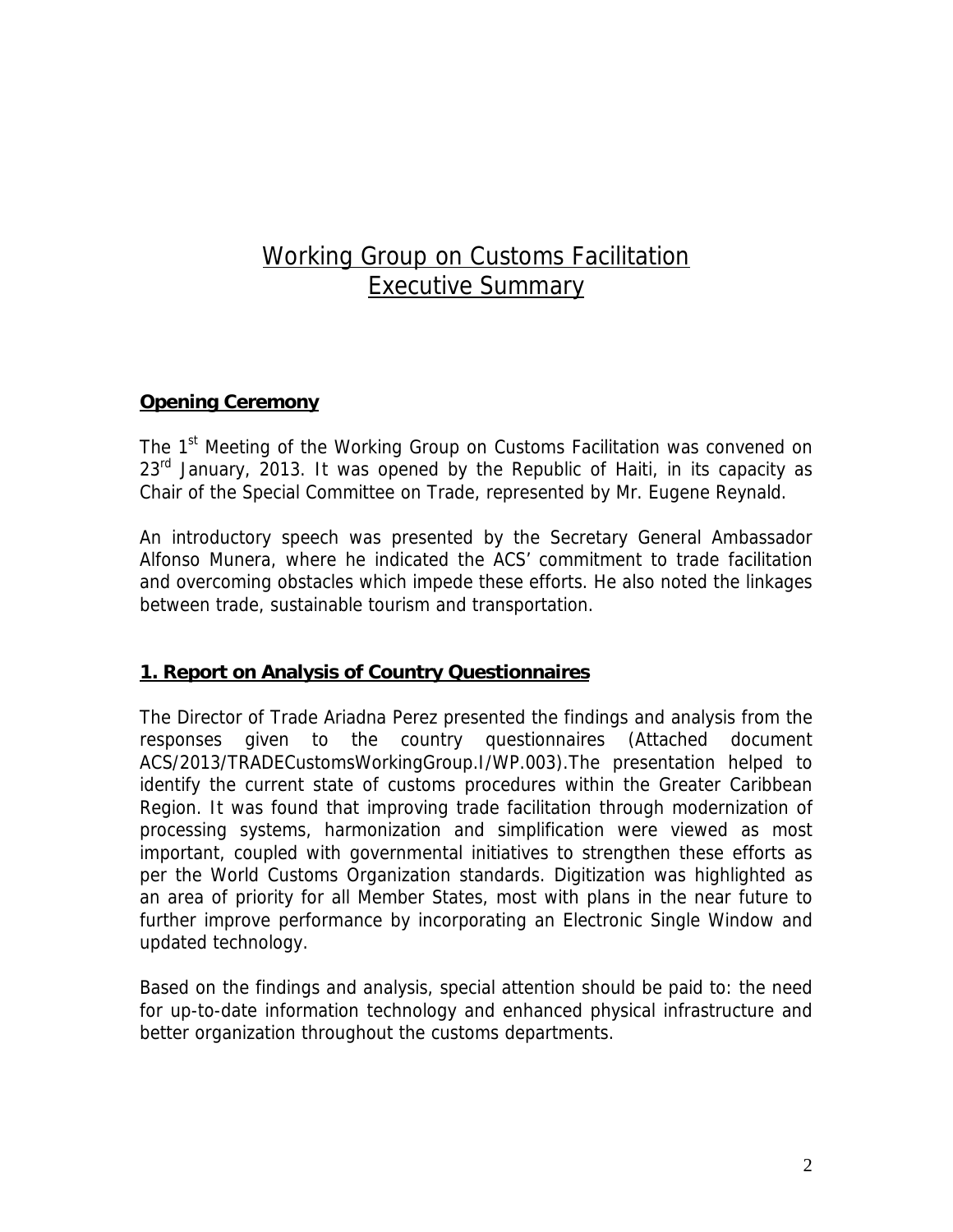# **2. Presentation by the Trinidad and Tobago Manufacturers' Association (TTMA): Customs Facilitation and the Panama Canal Expansion.**

Presented by Dr. Trevor Townsend (Attached Presentation)

The presentation looked at the implications of the completion of the Panama Canal and how the ACS Region may capitalize on the opportunities it presents. The importance of Automated System Customs Data (ASYCUDA) and its latest version ASYCUDA World, which allows for several benefits in conjunction with other modernized procedures, was also noted. Simultaneously, it also called for harmonized policies amongst governmental agencies to avoid bottlenecks and lags within the system. Taken altogether, these actions should lend themselves to customs and trade facilitation.

In a discussion on the consequences of the completion of the canal expansion, an update to the information systems within ports was deemed important for trade facilitation and to accommodate the greater influx of shipping lines within the waters of the Greater Caribbean. With the increased capacity provided by the expansion, it was suggested that the ACS as a group should interface with these major shipping lines on how their work affects intra-regional trade in order to avoid incidence of unfair trading practices.

Other areas of concern which hindered trade facilitation included: the lack of continuity in governmental policy due to changes in political administration; and capacity building/training.

## **3. Video Presentation from the Panama Canal Authority: "Panama Expansion Programme Progress"**

The video provided information regarding the progress of the Panama Canal which is expected to be completed in 2015.

Following the video, a written presentation was provided by the Panama Canal Authority. Ariadna Perez, Director of Trade, in the absence of Luis Ferreira presented on their behalf.

The presentation (see attached presentation) demonstrated potential new markets and enhanced opportunities for trade as a result of the completion of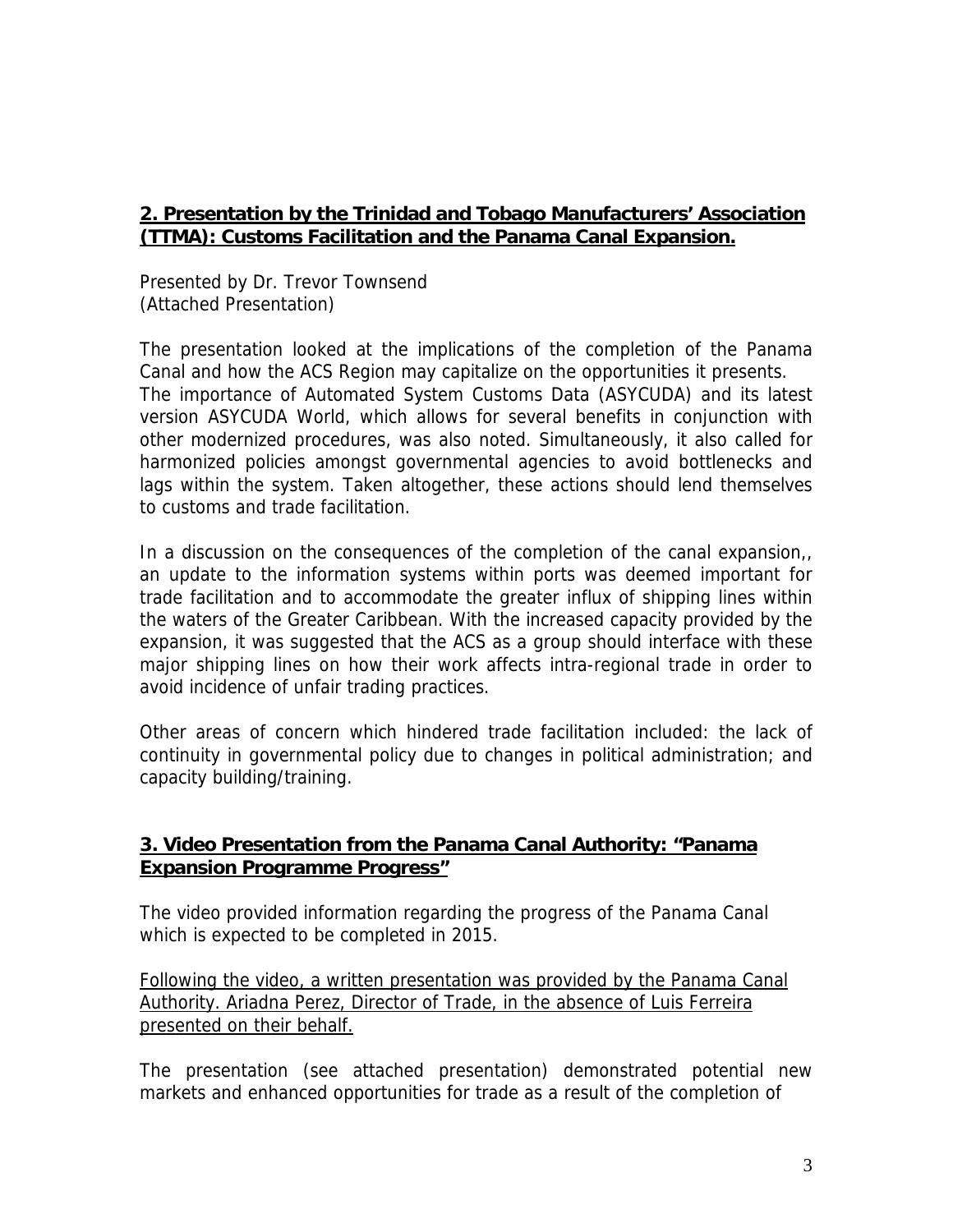the Panama Canal. It also illustrated the main routes utilized by the Canal and top users - the United States of America, China and Colombia.

It is hoped that with the increased capacity from the expansion of the Canal that the Region will be able to capture a larger portion of the existing international markets (notably North America and South America) for transit. Growth is expected in these markets due to increased population size in the near future. During the discussion, Members States highlighted various initiatives undertaken to adapt customs facilities, which primarily focused on modernisation of electronic systems such as the Electronic Single Window, the implementation of ASYCUDA and the simplification of customs procedures and improved customs facilities with a focus on trans-shipment hubs and logistics hub for free-zone activities. The Chair challenged the delegates to think of ways to prepare for the eventual expansion of the Canal with its increased capacity and how the ACS Region may capitalize on this unique opportunity.

#### **4. Working Group Discussions:**

On the topic of "Addressing ways of improving access to Customs procedures, regulation, and relevant documentation", it was noted that there was a need for better practices to harmonise customs procedures. Members agreed that the ACS could take an inventory as to what has been done to date, so that efforts are not duplicated, and subsequently determine the missing elements.

 On the topic of "Review of capabilities, facilities and infrastructure available", a key recommendation was the use of a Memorandum of Understanding to govern the exchange of information and interface between Member States. The varying levels of technology amongst Members were acknowledged and this was highlighted as an issue to be addressed in the further development of collaborative efforts in customs facilitation.

In formulating a path forward, the potential for cooperation with other stakeholders who share the issues put forward with the Working Group on Customs Facilitation should be considered, for example the Caribbean Customs Law Enforcement Council (CCLEC) and the CARICOM Secretariat. Studies conducted could also prove to be advantageous to the outcome of the Working Group. It was recommended that a portal should be created for the uploading of pertinent information related to laws and regulations of Member States to facilitate the exchange of knowledge.